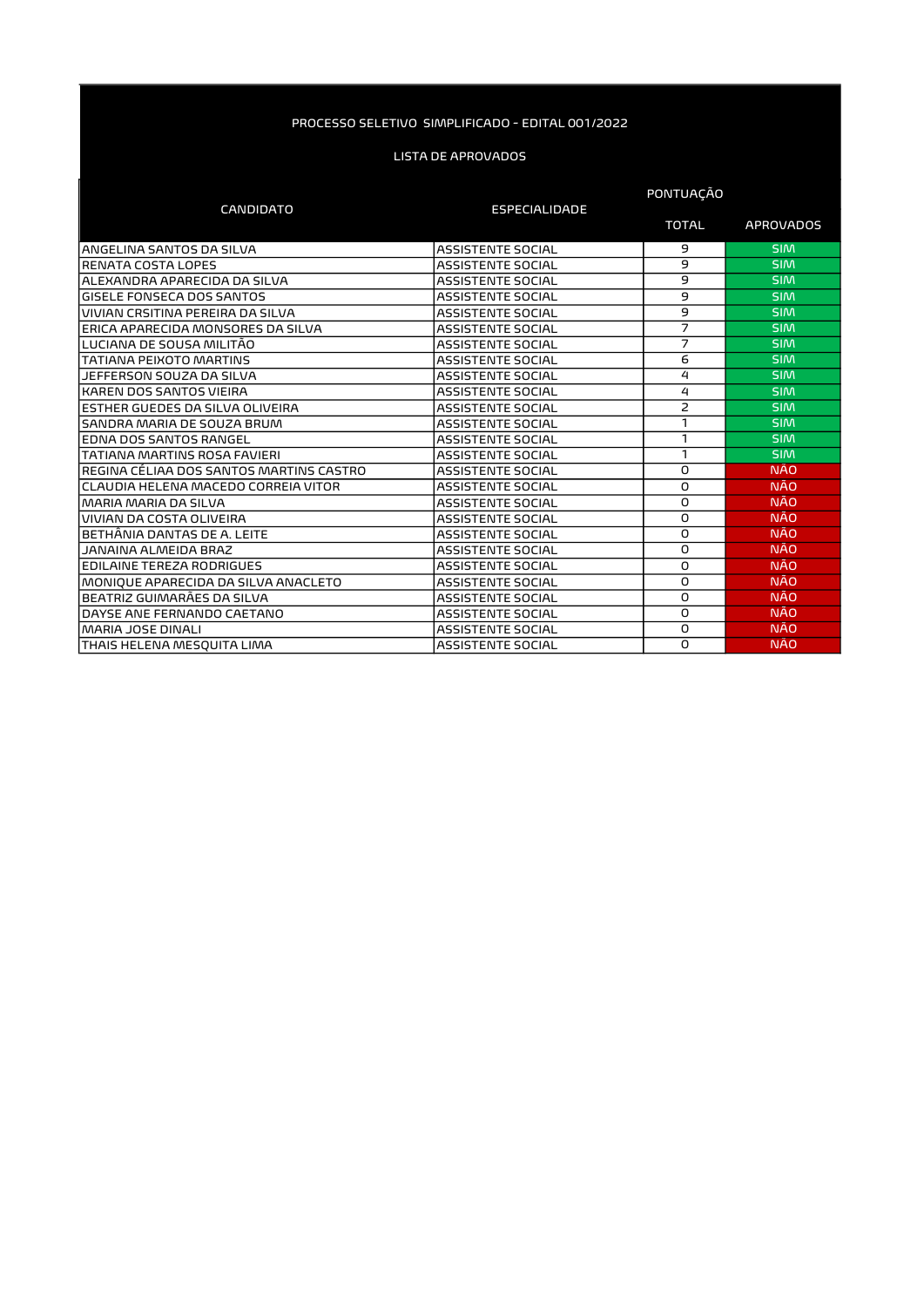#### LISTA DE APROVADOS

#### TOTAL APROVADOS CASSIO MARTINS MOREIRA EN EDUCADOR FÍSICO EN ENTRE EN ENGLACIÓN DE LOS EN ENGLACIÓNS EN ENGLACIÓN EN ENGLACIÓN MARCOS VINÍCIUS FAGUNDES DA SILVA EDUCADOR FÍSICO EN EDUCADOR FÍSICO EN ENTRE O SIMPLES DA SIMPLES EN ENTRE E LEANDRO DOMIS DA SILVA EDUCADOR FÍSICO EL ENTRE EN SIMILADOR FÍSICO EL ENTRE EN SIMILADOR FÍSICO EL ENTRE EN S<br>EDUCADOR FÍSICO EL ENTRE EN SIMILADOR FÍSICO EL ENTRE EN SIMILADOR FÍSICO EL ENTRE EN SIMILADOR FÍSICO EL ENTR LUIZ EDUARDO COSTA LEONCIO<br>LUIZ EDUARDO COSTA LEONCIO PORTE EDUCADOR FÍSICO EDUCADOR FÍSICO EN EN EN EN SIMPLEMENTO DE SIMPLEMENTO EDUCADOR FÍSICO EN EN EN EN EN SIMPLEMENTO DE SIMPLEMENTO DE SIMPLEMENTO EN EN EN EN EN EN ULISSES RODRIGUES DE SOUZA VAZ EDUCADOR FÍSICO 1 SIM LUIZA FERNANDA DA SILVA SOUZA EDUCADOR FÍSICO 1 SIM LEONARDO BARBOZA DOS SANTOS EDUCADOR FÍSICO 1 SIM NATALIA DA SILVA ALVES MAGO EDUCADOR FÍSICO DE EDUCADOR FÍSICO DE ENÃO DE ENÃO EDUCADOR FÍSICO DE ENÃO DE ENÃO<br>GILBERTO PENEDO JUNIOR GILBERTO PENEDO JUNIOR<br>CRISTIANE ALCONDAS DA SILVA BRAZ PORTO EDUCADOR FÍSICO DE CONSTITUIDO DE MÃO DA MÃO DE MÃO CRISTIANE ALCONDAS DA SILVA BRAZ PORTO CANDIDATO ESPECIALIDADE PONTUAÇÃO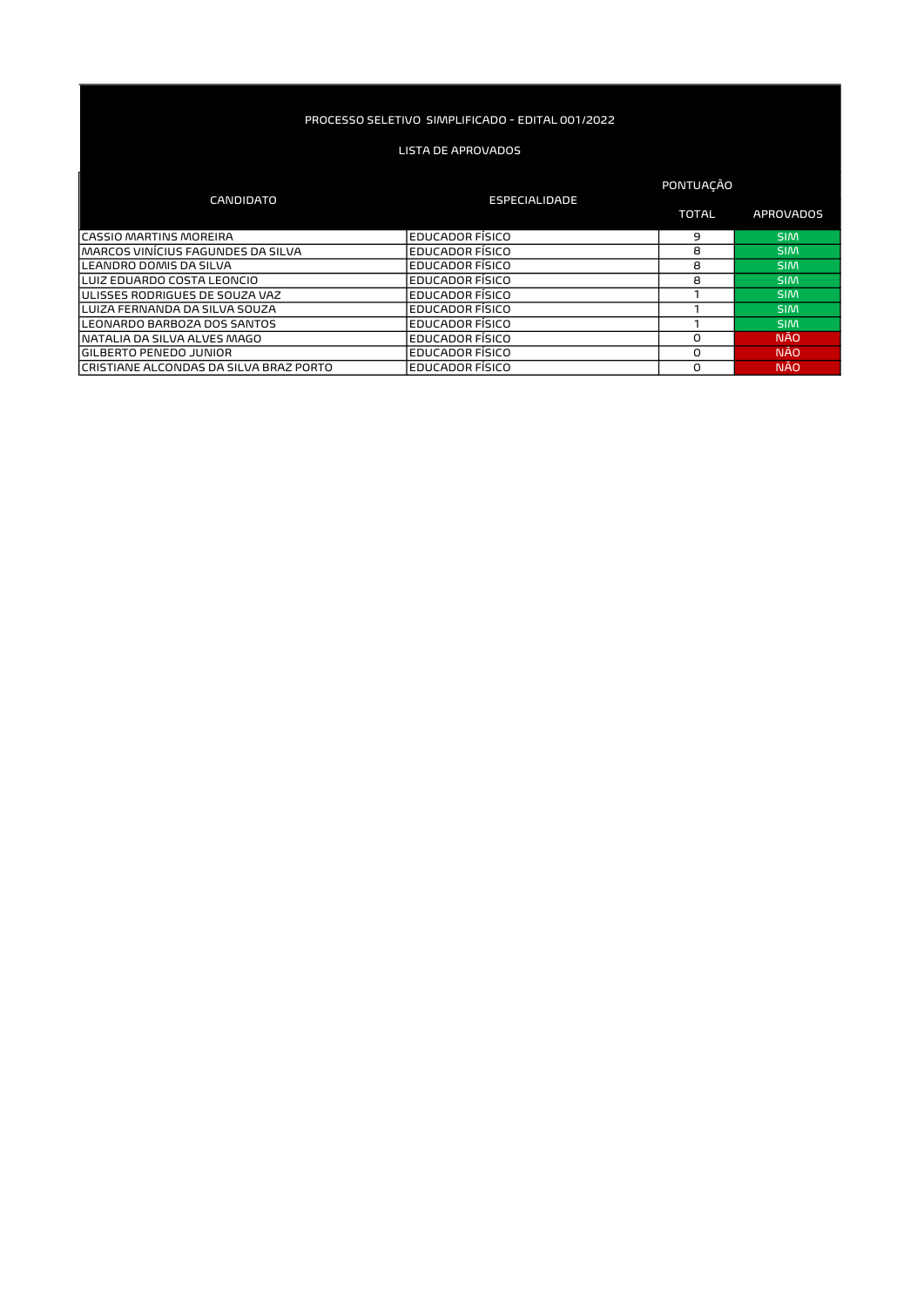|                                        | <b>CANDIDATO</b>     |                | <b>PONTUAÇAO</b> |  |
|----------------------------------------|----------------------|----------------|------------------|--|
|                                        | <b>ESPECIALIDADE</b> | <b>TOTAL</b>   | <b>APROVADOS</b> |  |
| JOSĖ RICARDO MARTINS DE SOUZA ALBUINI  | <b>ENFERMAGEM</b>    | 10             | <b>SIM</b>       |  |
| HAROLDO NASCIMENTO CORDOVIL            | <b>ENFERMAGEM</b>    | 9              | <b>SIM</b>       |  |
| HELENA TORRACA DE MACEDO               | <b>ENFERMAGEM</b>    | 9              | <b>SIM</b>       |  |
| JORGE LUIS DA SILVA MANSO              | <b>ENFERMAGEM</b>    | $\overline{9}$ | <b>SIM</b>       |  |
| JULLIANNA CARDOSO DE PAIVA             | <b>ENFERMAGEM</b>    | 9              | <b>SIM</b>       |  |
| MIRIAN CARLA DE AZEVEDO                | <b>ENFERMAGEM</b>    | 9              | <b>SIM</b>       |  |
| JULIANA DO NASCIMENTO SANTOS           | <b>ENFERMAGEM</b>    | $\overline{9}$ | <b>SIM</b>       |  |
| DANIEL MEGRES DE SOUZA                 | <b>ENFERMAGEM</b>    | 9              | <b>SIM</b>       |  |
| NORMA APARECIDA PERES GARCIA           | <b>ENFERMAGEM</b>    | 9              | <b>SIM</b>       |  |
| ANA PAULA DA PAIXÃO GOMES              | <b>ENFERMAGEM</b>    | 9              | <b>SIM</b>       |  |
| DANIELA RIBEIRO ROCHA SILVA            | <b>ENFERMAGEM</b>    | $\overline{9}$ | <b>SIM</b>       |  |
| ELISSANDRA GOMES EVANGELISTA GONCALVES | <b>ENFERMAGEM</b>    | 9              | <b>SIM</b>       |  |
| EMILEN DE OLIVEIRA ROCHA FABRI         | <b>ENFERMAGEM</b>    | 8              | <b>SIM</b>       |  |
| FERNANDA BRUM AMARAL DE SOUZA          | <b>ENFERMAGEM</b>    | $\overline{7}$ | <b>SIM</b>       |  |
| TATIANE FERREIRA DE FREITAS            | <b>ENFERMAGEM</b>    | $\overline{7}$ | <b>SIM</b>       |  |
| LIDIANE ARACY FILGUEIRAS LOYOLA        | <b>ENFERMAGEM</b>    | $\overline{7}$ | <b>SIM</b>       |  |
| ALEX DA SILVA CONCEIÇÃO                | <b>ENFERMAGEM</b>    | 6              | <b>SIM</b>       |  |
| BIANCA LIMA DAMASCENO                  | <b>ENFERMAGEM</b>    | 5              | <b>SIM</b>       |  |
| <b>LARA DE BRITO RIBAS</b>             | <b>ENFERMAGEM</b>    | 1              | <b>SIM</b>       |  |
| PRISCILA RIBEIRO DA ROCHA              | <b>ENFERMAGEM</b>    | 1              | <b>SIM</b>       |  |
| ANA MAGALI SILVA CORTÊS                | <b>ENFERMAGEM</b>    | 1              | <b>SIM</b>       |  |
| <b>DEBORA BRAGA PEREIRA</b>            | <b>ENFERMAGEM</b>    | 1              | <b>SIM</b>       |  |
| RAFAEL FUNAYAMA COPLE                  | <b>ENFERMAGEM</b>    | $\mathbf{1}$   | <b>SIM</b>       |  |
| ANA CALORINE OLIVEIRA GIL              | <b>ENFERMAGEM</b>    | $\mathbf{1}$   | <b>SIM</b>       |  |
| LARA DE BRITO RIBAS GONCALVES          | <b>ENFERMAGEM</b>    | $\mathbf{1}$   | <b>SIM</b>       |  |
| LUANY MAZONI DOS SANTOS                | <b>ENFERMAGEM</b>    | 1              | <b>SIM</b>       |  |
| LARISSA HENRIQUES DE OLIVEIRA SANTOS   | <b>ENFERMAGEM</b>    | 1              | <b>SIM</b>       |  |
| ANDREA CORDEIRO DOS SANTOS LOPES       | <b>ENFERMAGEM</b>    | $\mathbf{1}$   | <b>SIM</b>       |  |
| <b>CIBELE FERREIRA</b>                 | <b>ENFERMAGEM</b>    | $\mathbf{1}$   | <b>SIM</b>       |  |
| DIANA HELENA SILVA DA CUNHA            | <b>ENFERMAGEM</b>    | $\overline{O}$ | <b>NÃO</b>       |  |
| JOSÉ ADRIANO FIGUEIRA DUARTE           | <b>ENFERMAGEM</b>    | O              | <b>NÃO</b>       |  |
| LAURA SHEFFER NEVES MONTEIRO           | <b>ENFERMAGEM</b>    | O              | <b>NÃO</b>       |  |
| MICHELE BASTOS CORREA                  | <b>ENFERMAGEM</b>    | O              | <b>NÃO</b>       |  |
| PRISCA OLIVEIRA                        | <b>ENFERMAGEM</b>    | O              | <b>NÃO</b>       |  |
| ALICE DE ALMEIDA PINHEIRO              | <b>ENFERMAGEM</b>    | $\overline{0}$ | <b>NÃO</b>       |  |
| DANILO DA SILVA MULLER SANTOS          | <b>ENFERMAGEM</b>    | $\overline{0}$ | <b>NÃO</b>       |  |
| VANESSA DE JESUS XAVIER TEIXEIRA       | <b>ENFERMAGEM</b>    | O              | <b>NÃO</b>       |  |
| SÂMELA GIANINI DA ROSA                 | <b>ENFERMAGEM</b>    | O              | <b>NÃO</b>       |  |
| RODRIGO SOUZA PEREIRA                  | <b>ENFERMAGEM</b>    | O              | <b>NÃO</b>       |  |
| ANDRÉA FERREIRA SERRAZIANA             | <b>ENFERMAGEM</b>    | O              | <b>NÃO</b>       |  |
| ROGELMA SILVA DOS SANTOS DE OLIVEIRA   | <b>ENFERMAGEM</b>    | O              | <b>NÃO</b>       |  |
| JACY WERNECK DE SOUZA NETO             | <b>ENFERMAGEM</b>    | $\Omega$       | <b>NÃO</b>       |  |
| BEATRIZ DE MEDEIROS DA SILVA           | <b>ENFERMAGEM</b>    | O              | <b>NÃO</b>       |  |
| ANDREZA BICAS CAMPOS WERNECK           | <b>ENFERMAGEM</b>    | O              | <b>NÃO</b>       |  |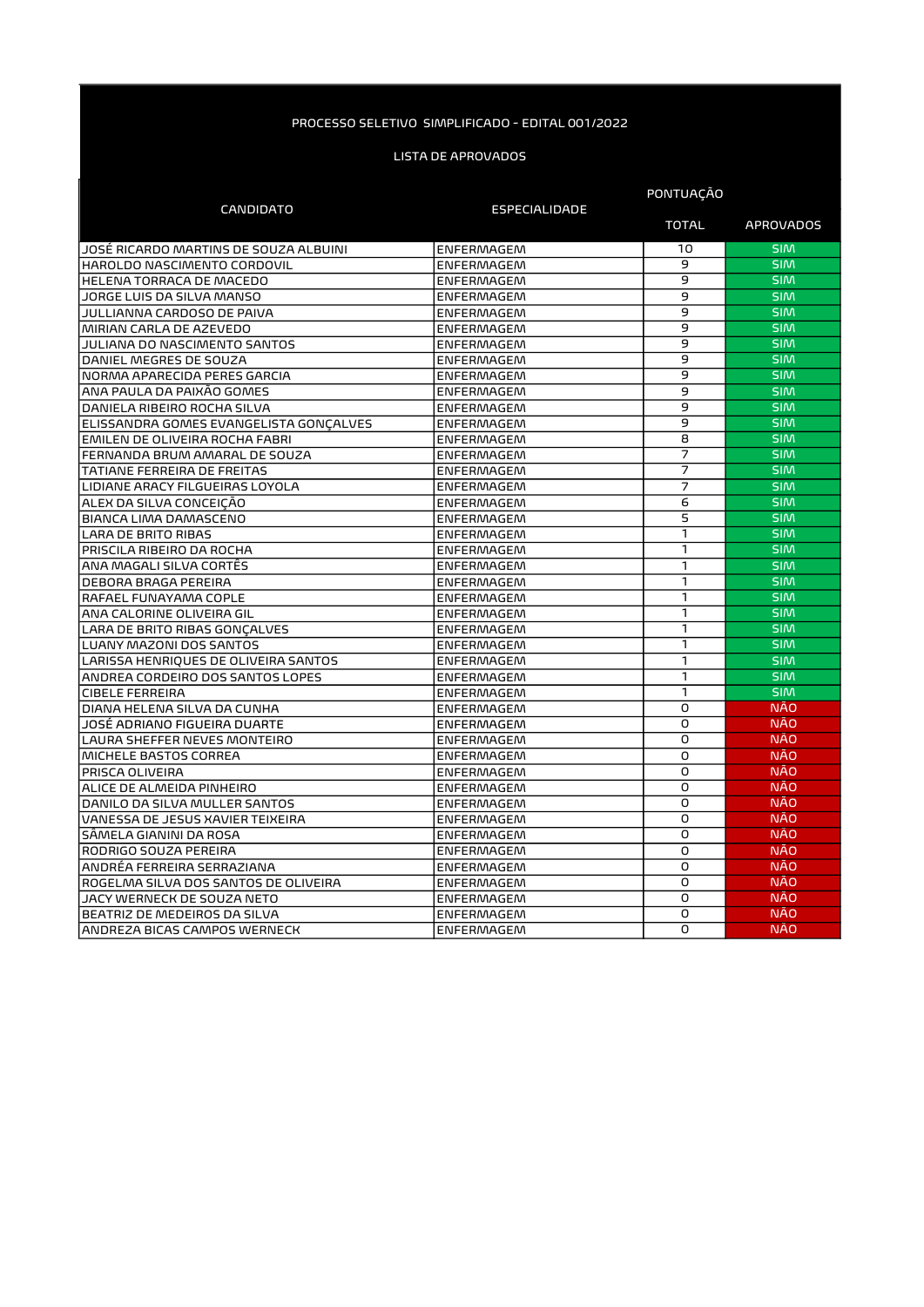|                                     |                      | PONTUAÇÃO    |                  |
|-------------------------------------|----------------------|--------------|------------------|
| <b>CANDIDATO</b>                    | <b>ESPECIALIDADE</b> | <b>TOTAL</b> | <b>APROVADOS</b> |
| ALEX DA SILVA NASCIMENTO            | <b>FARMACEUTICO</b>  | 9            | <b>SIM</b>       |
| THAÍS PALMEIRA FRAGOSO              | <b>FARMACEUTICO</b>  | 9            | <b>SIM</b>       |
| SABRINA TANCREDO VITORETTI          | <b>FARMACEUTICO</b>  | 9            | <b>SIM</b>       |
| BRUNA OLIVEIRA DOS SANTOS           | <b>FARMACEUTICO</b>  | 9            | <b>SIM</b>       |
| LIDIANE DAIANA GUIM CORREA          | <b>FARMACEUTICO</b>  | 9            | <b>SIM</b>       |
| NATÁLIA DA SILVA ANDRADE            | <b>FARMACEUTICO</b>  | 9            | <b>SIM</b>       |
| MATHEUS FORTUNATO MORAES SILVA      | <b>FARMACEUTICO</b>  | 8            | <b>SIM</b>       |
| GLÊNIA MATOS FELIZARDO LEAL         | <b>FARMACEUTICO</b>  | 8            | <b>SIM</b>       |
| <b>ILBERT FARIAS DOS SANTOS</b>     | <b>FARMACEUTICO</b>  | 8            | <b>SIM</b>       |
| CYNTHIA MELO TEIXEIRA               | <b>FARMACEUTICO</b>  | 8            | <b>SIM</b>       |
| LIDIAE DOS SANTOS CABRAL            | <b>FARMACEUTICO</b>  | 8            | <b>SIM</b>       |
| MONICA MORAES FRANCISQUINI          | <b>FARMACEUTICO</b>  | 7            | <b>SIM</b>       |
| BRUNO MEDIEROS SOUZA                | <b>FARMACEUTICO</b>  | 5            | <b>SIM</b>       |
| MARGARETH SANTOS DE MATOS BARBOSA   | <b>FARMACEUTICO</b>  | 4            | <b>SIM</b>       |
| RANGEL SARUBI                       | <b>FARMACEUTICO</b>  | O            | <b>NÃO</b>       |
| GISELE GUERRA FERREIRA DE AZEVEDO   | <b>FARMACEUTICO</b>  | 0            | <b>NÃO</b>       |
| MARISSOL BRAGA LUCIANO              | <b>FARMACEUTICO</b>  | 0            | <b>NÃO</b>       |
| MONIQUE APARECIDA DA SILVA ANACLETO | <b>FARMACEUTICO</b>  | 0            | <b>NÃO</b>       |
| BRUNA BARROSO DE CARVALHO           | <b>FARMACEUTICO</b>  | 0            | <b>NÃO</b>       |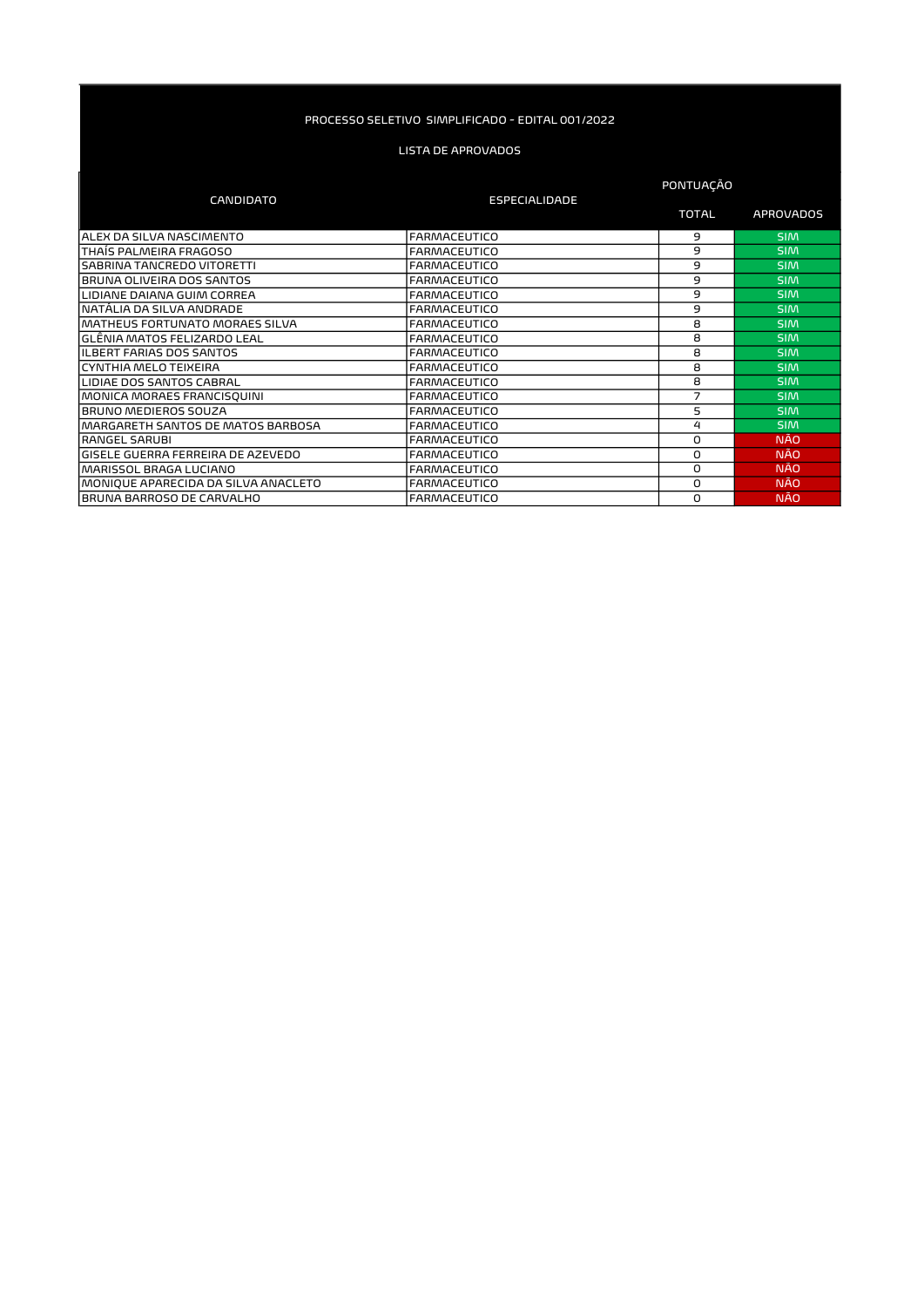|                                        |                       | PONTUAÇÃO      |                  |
|----------------------------------------|-----------------------|----------------|------------------|
| <b>CANDIDATO</b>                       | <b>ESPECIALIDADE</b>  | <b>TOTAL</b>   | <b>APROVADOS</b> |
| RAFAELA RAMOS WOODTLI                  | <b>FISIOTERAPEUTA</b> | 10             | <b>SIM</b>       |
| KAREN MAGAHÃES DE PAULO                | <b>FISIOTERAPEUTA</b> | 9              | <b>SIM</b>       |
| SIMONE CABRAL DE SANT'ANNA             | <b>FISIOTERAPEUTA</b> | 9              | <b>SIM</b>       |
| MARCELA NOGUEIRA MOURA                 | <b>FISIOTERAPEUTA</b> | 9              | <b>SIM</b>       |
| THAIS VIEIRA PINTO                     | <b>FISIOTERAPEUTA</b> | 9              | <b>SIM</b>       |
| POLLYANA MAZILLI JERONIMO              | <b>FISIOTERAPEUTA</b> | $\overline{9}$ | <b>SIM</b>       |
| TALITA NUNES DE VASCONCELLOS           | <b>FISIOTERAPEUTA</b> | $\overline{9}$ | <b>SIM</b>       |
| MILAINY LISBOA DA SILVA                | <b>FISIOTERAPEUTA</b> | 9              | <b>SIM</b>       |
| CAIO RAMON QUEIROZ                     | <b>FISIOTERAPEUTA</b> | 9              | <b>SIM</b>       |
| REINALDO JOSÉ MACHADO JUNIOR           | <b>FISIOTERAPEUTA</b> | $\overline{9}$ | <b>SIM</b>       |
| RAPHAELA DE BARROS PEREIRA             | <b>FISIOTERAPEUTA</b> | 9              | <b>SIM</b>       |
| LIDIANE AGUIAR SILVA GOMES             | <b>FISIOTERAPEUTA</b> | $\overline{9}$ | <b>SIM</b>       |
| POLYANA FERREIRA MENDES JANINI         | <b>FISIOTERAPEUTA</b> | $\overline{9}$ | <b>SIM</b>       |
| FLÁVIA IGNES EVARISTO NUNES            | <b>FISIOTERAPEUTA</b> | 8              | <b>SIM</b>       |
| CAMILA REZENDE SANTIAGO MELLO          | <b>FISIOTERAPEUTA</b> | 8              | <b>SIM</b>       |
| JOÃO GUSTAVO CAMPOS DE MATOS           | <b>FISIOTERAPEUTA</b> | 7              | <b>SIM</b>       |
| SABRINA PEREIRA GARCIA                 | <b>FISIOTERAPEUTA</b> | $\overline{7}$ | <b>SIM</b>       |
| JONATAS POSSIDÔNIO ROSA                | <b>FISIOTERAPEUTA</b> | 6              | <b>SIM</b>       |
| <b>LEONARDO TONE OLIVEIRA</b>          | <b>FISIOTERAPEUTA</b> | 5              | <b>SIM</b>       |
| RAQUEL DA SILVA RORIZ                  | <b>FISIOTERAPEUTA</b> | 4              | <b>SIM</b>       |
| VANESSA DIAS DE OLIVEIRA BASTOS        | <b>FISIOTERAPEUTA</b> | 4              | <b>SIM</b>       |
| JOSÉ HENRIQUE DE LACERDA FURTADO       | <b>FISIOTERAPEUTA</b> | $\overline{c}$ | <b>SIM</b>       |
| HÉRIKA PEREIRA DA SILVA                | <b>FISIOTERAPEUTA</b> | 1              | <b>SIM</b>       |
| GERLAINI APARECEIDA LOPES MARQUES      | <b>FISIOTERAPEUTA</b> | 1              | <b>SIM</b>       |
| MICHELE DA CONCEICÃO APARECIDA TAVARES | <b>FISIOTERAPEUTA</b> | 1              | <b>SIM</b>       |
| LARISSA RIBEIRO DA SILVA               | <b>FISIOTERAPEUTA</b> | 1              | <b>SIM</b>       |
| DIOGO SERGIO MOURA PEDRO               | <b>FISIOTERAPEUTA</b> | 1              | <b>SIM</b>       |
| DEBORA DO AMARAL FERREIRA VIANA        | <b>FISIOTERAPEUTA</b> | 1              | <b>SIM</b>       |
| VELLUMA MACHADO                        | <b>FISIOTERAPEUTA</b> | 0              | <b>NÃO</b>       |
| MARIANE DA SILVA E SILVA               | <b>FISIOTERAPEUTA</b> | O              | <b>NÃO</b>       |
| JULIANA LAGO COELHO                    | <b>FISIOTERAPEUTA</b> | 0              | <b>NÃO</b>       |
| MARIA FERNANDA DE MACEDO WEHBE         | <b>FISIOTERAPEUTA</b> | O              | <b>NÃO</b>       |
| ALINE DE FÁTIMA ESTEVES LAUREANO       | <b>FISIOTERAPEUTA</b> | 0              | <b>NÃO</b>       |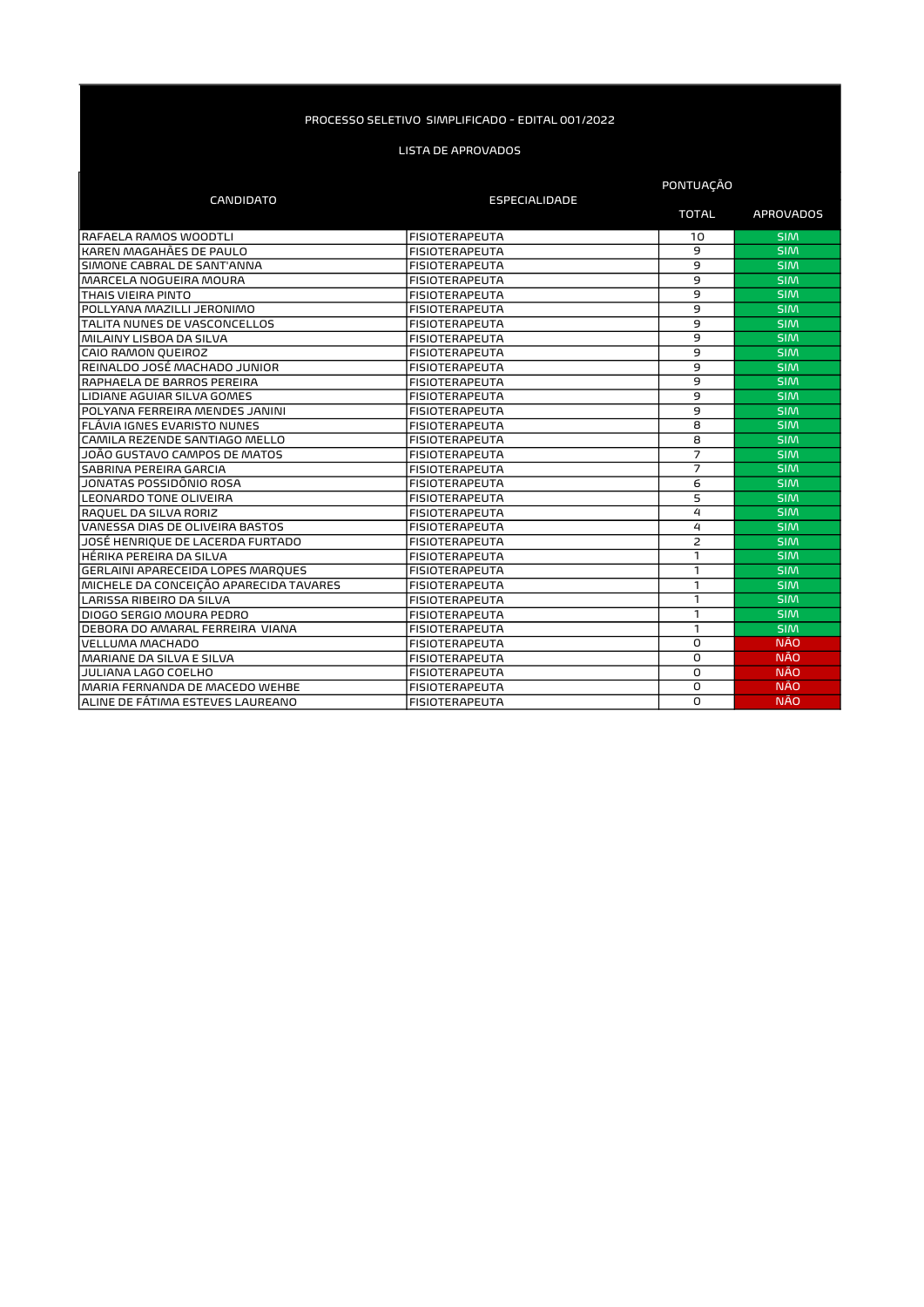# LISTA DE APROVADOS

### TOTAL APROVADOS ALINE CORTES GRILLO CHIAPPETTA FONO FONOAUDIÓLOGIA FONOAUDIÓLOGIA EN ENTREGADO EN SIM GISELACARMO PARENTE DE MATOS FONO FONOAUDIÓLOGIA EN ENTREGADO DE LOS SIMPLES DE LOS EN ENTREGADOS EN ENTREGADO ADRIANA CAVALCANTI DE ALBUQUERQUE JUNDI FONOAUDIÓLOGIA 1 SIM TATIANA ESTEVES REBELLO IZIDORO ALVINO FONOAUDIÓLOGIA DE ENSEGIADO DE LOS DE LOS DANDOS DA LOS DE LOS DANDOS D CANDIDATO ESPECIALIDADE PONTUAÇÃO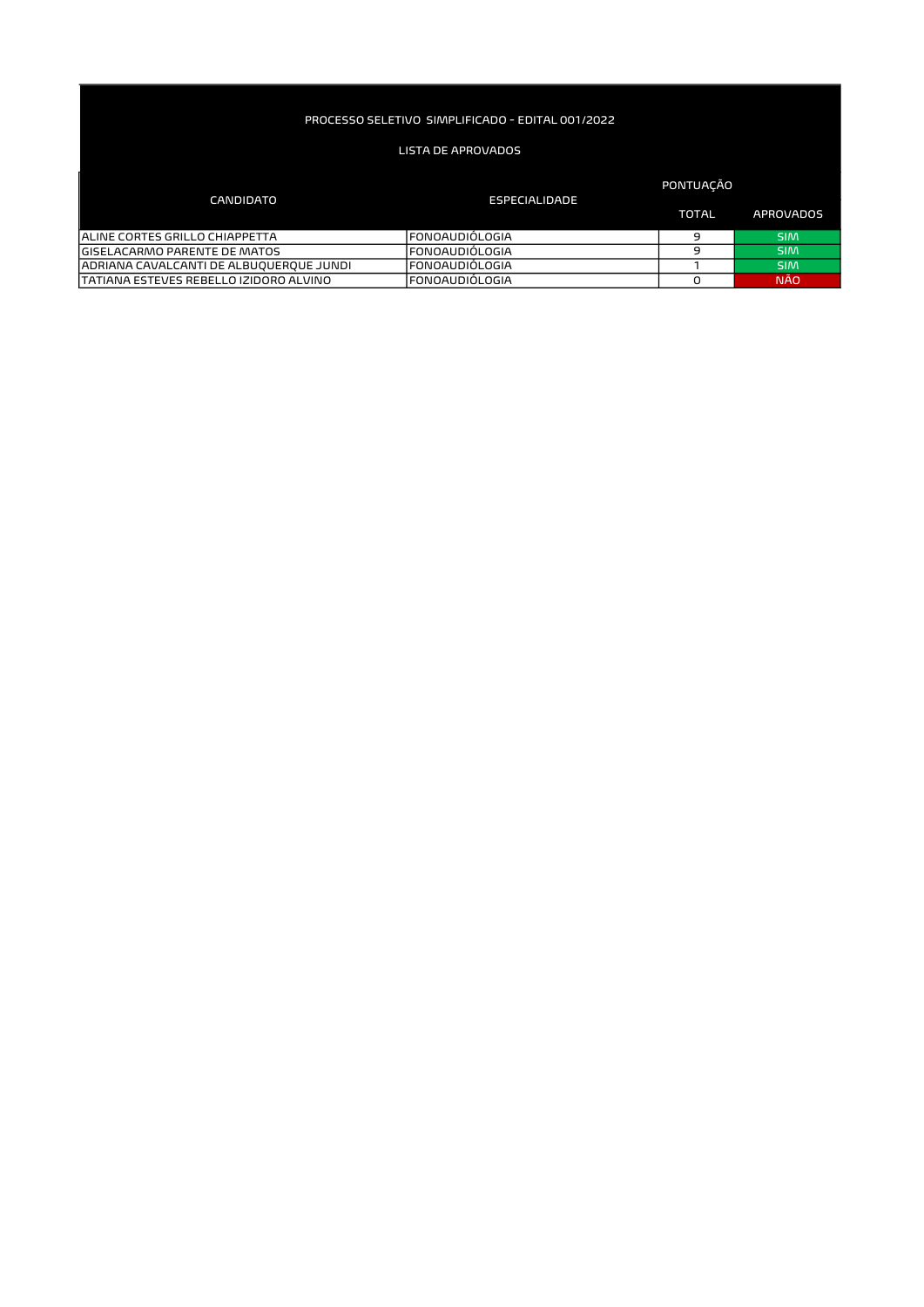|                                             |                        | <b>PONTUACAO</b> |                  |
|---------------------------------------------|------------------------|------------------|------------------|
| <b>CANDIDATO</b>                            | <b>ESPECIALIDADE</b>   |                  |                  |
|                                             |                        | <b>TOTAL</b>     | <b>APROVADOS</b> |
| <b>BRUNA FONTES FERREIRA</b>                | lMÉD.CARDIOLOGISTA     | 9                | <b>SIM</b>       |
| IANA BETRIZ CALMON NOGUEIRA DA GAMA PEREIRA | lMĖD. NEUROLOGISTA     | з                | <b>SIM</b>       |
| livana rocha raslan                         | MÉD. NEUROPEDIATRA     |                  | <b>SIM</b>       |
| <b>FERNANDA CAVALCANTE DE ALBUQUERQUE</b>   | MÉD. PEDIATRA          | 8                | <b>SIM</b>       |
| <b>GILBERTO FONSECA SOUTELLO</b>            | MÉD. ANGIOLOGISTA      | 8                | <b>SIM</b>       |
| DANISON PESSANHA DOS REIS                   | IMED. PNEUMOLOGISTA    | 8                | <b>SIM</b>       |
| IPATRICIA STRUTZ RAMOS                      | IMÉD. ENDÓCRINOLOGISTA | 8                | <b>SIM</b>       |
| lCELI DE SOUZA BALTHAZAR WEBER              | MÉD. PEDIATRA          | 8                | <b>SIM</b>       |
| IRENATA DE ARAUJO PEREIRA                   | MED. PEDIATRA          | 8                | <b>SIM</b>       |
| lwalleska hontana ribeiro ziviani           | MÉD. PEDIATRA          | 8                | <b>SIM</b>       |
| lFERNANDO FREIRE MARINHO DE ANDRADE         | MÉD.CARDIOLOGISTA      | 8                | <b>SIM</b>       |
| ÍMAIKON DIEGO ZUMAËTA COSTA DE MELO LIBÓRIO | lMÉD.CARDIOLOGISTA     | 8                | <b>SIM</b>       |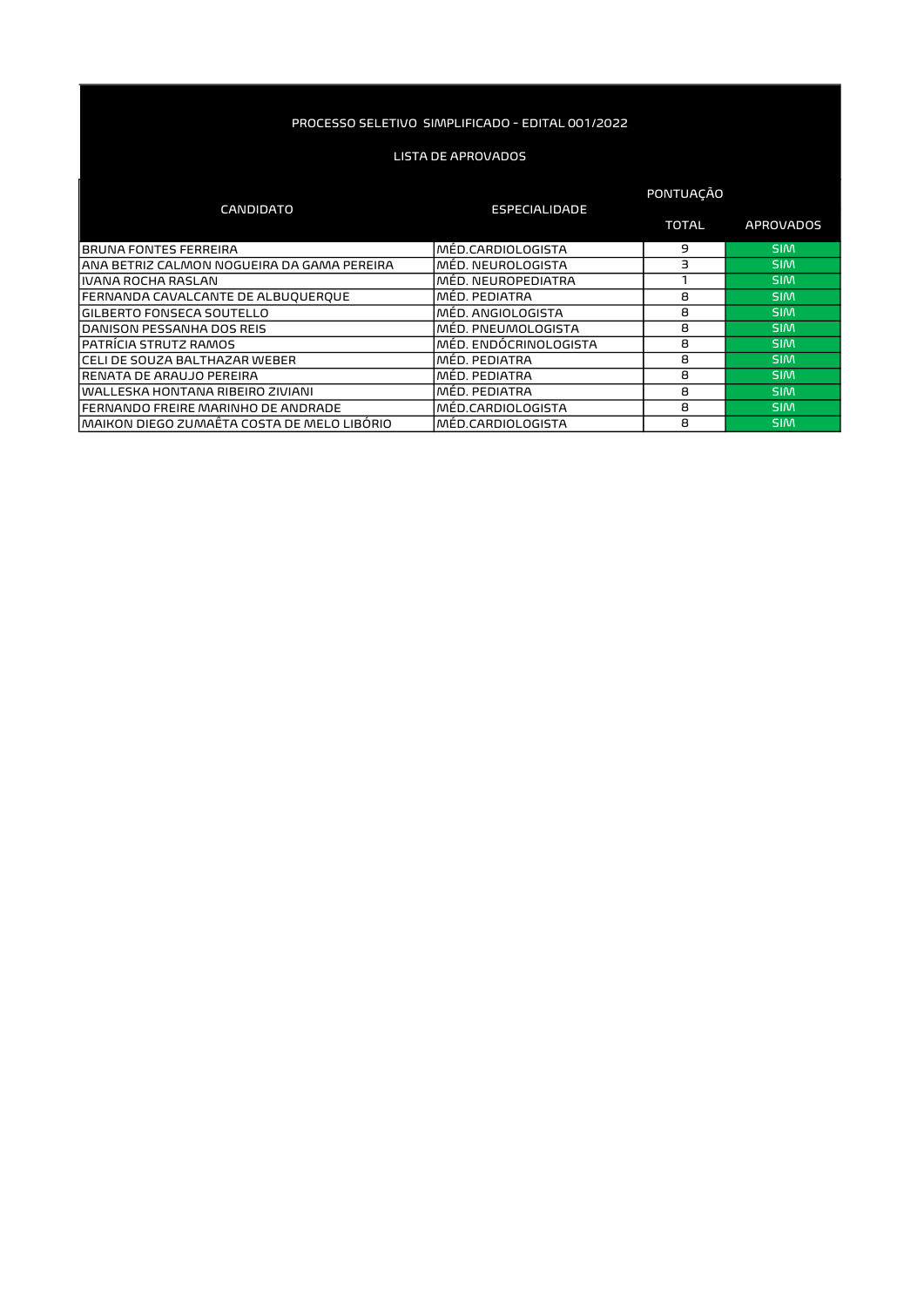| CANDIDATO                             | ESPECIALIDADE     | <b>PONTUACAO</b> |                  |
|---------------------------------------|-------------------|------------------|------------------|
|                                       |                   | <b>TOTAL</b>     | <b>APROVADOS</b> |
| <b>RAFAEL BAPTISTA FARIAS</b>         | lMĖD. ORTOPEDISTA | 8                | <b>SIM</b>       |
| ILUIZ FERNANDO GUIMARÃES PORTO        | MED. ORTOPEDISTA  | 8                | <b>SIM</b>       |
| IELOA CARDOSO DE SOUZA BOECHAT        | IMÉD. ORTOPEDISTA | 8                | <b>SIM</b>       |
| IJOSĖ LUIZ TINOCO                     | IMÉD. ORTOPEDISTA | 8                | <b>SIM</b>       |
| BIANCA MARQUES GASPAR                 | lMÉD. ORTOPEDISTA | 6                | <b>SIM</b>       |
| LJOIRA BARRETO MARINHO MONTE PIGNATON | IMED. ORTOPEDISTA | Ο                | <b>NÃO</b>       |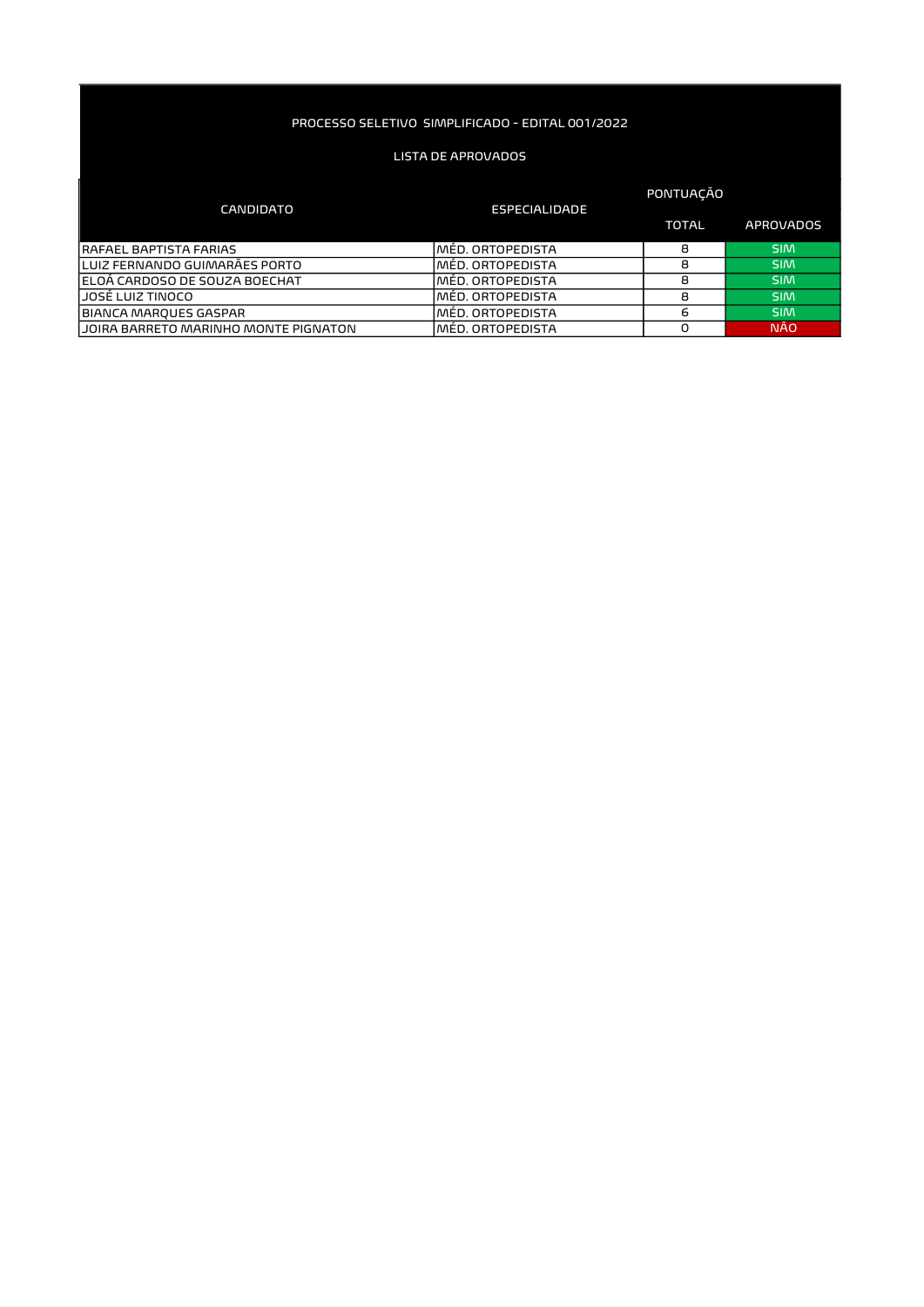### LISTA DE APROVADOS

#### TOTAL APROVADOS RAFAEL NOGUEIRA BRESSANI MÉD. PLANTONISTA 8 SIM SAULO LACERDA CÉSAR MÉD. PLANTONISTA 6 SIM ÁIDA RAÍSSA BATISTA MENDES MÉD. PLANTONISTA 6 SIM RAFAEL TAVEIRA VALLADÃO MÉD. PLANTONISTA 4 SIM MÉD. PLANTONISTA / OFTAUMOLOGISTA 1 SIM<br>DANÉD. PLANTONISTA 1 SIM RONALDO ALVES FONTES<br>LE ERICA FRAGA DE MAGALHÂES CANDIDO MÉD. PLANTONISTA DE LA POLITICA DE LA POLITICA DE LA POLITICA DE LA POLITI<br>LE ERICA FRAGA DE MAGALHÂES CANDIDO MÉD. PLANTONISTA DE LA POLITICA DE LA POLITICA DE LA P ÉRICA FRAGA DE MAGALHÂES CANDIDO MÉD. PLANTONISTA DE MAGALHA DO MÉD. PLANTONISTA DO MÉD. PLANTONISTA DE MAGALHA DO MÉD. PLANTONISTA DE MAGALHA DO MÉD. PLANTONISTA DE MAGALHA DE MAGALHA DO MÉD. PLANTONISTA DE MAGALHA DE MAG CANDIDATO ESPECIALIDADE PONTUAÇÃO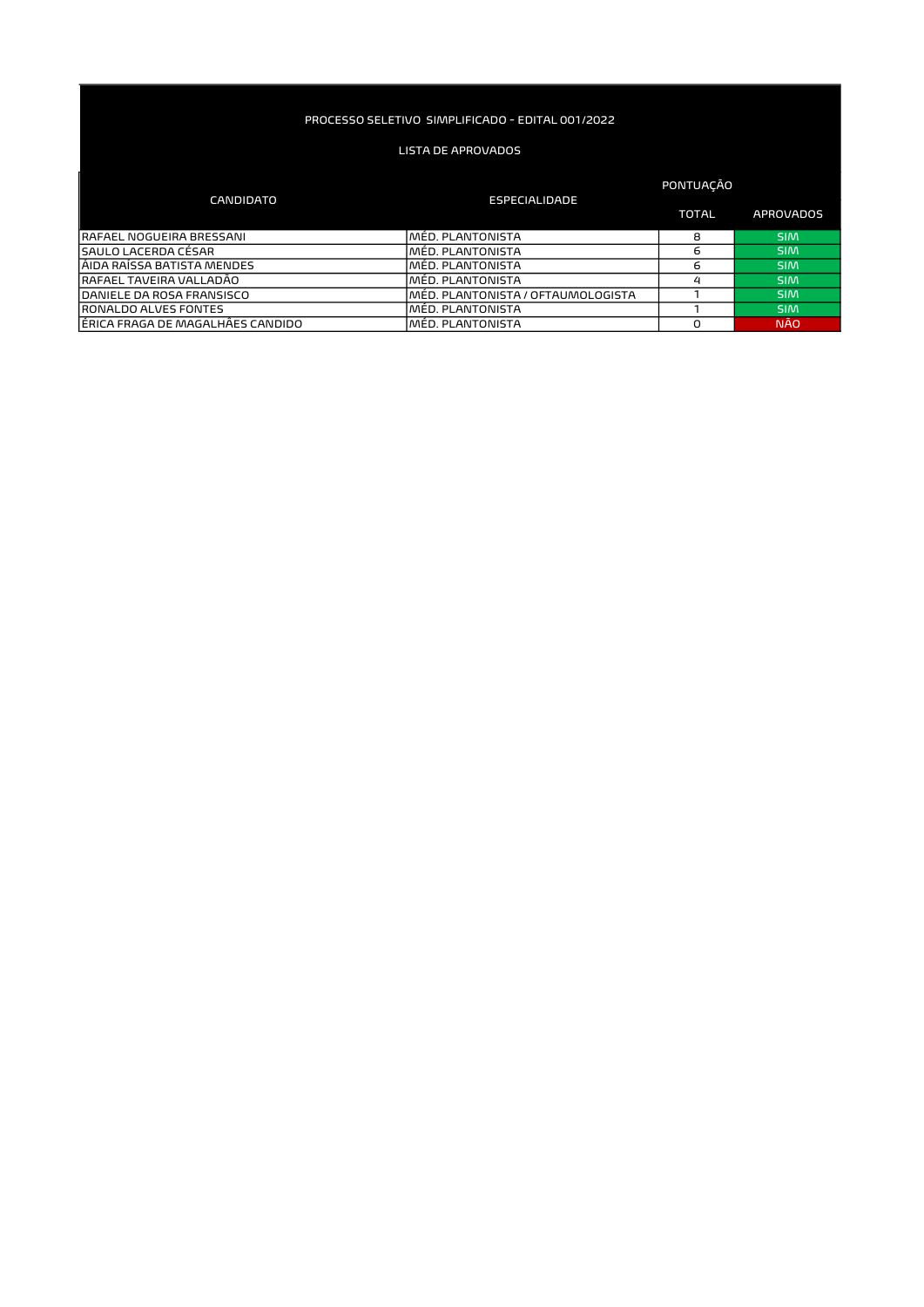|                                        |                      | PONTUAÇÃO    |                  |
|----------------------------------------|----------------------|--------------|------------------|
| <b>CANDIDATO</b>                       | <b>ESPECIALIDADE</b> | <b>TOTAL</b> | <b>APROVADOS</b> |
| ALNE FRAGA NUNES SOUZA                 | <b>NUTRICIONISTA</b> | 9            | <b>SIM</b>       |
| ICARLA REGINA DE MORAES VIEIRA         | <b>NUTRICIONISTA</b> | 8            | <b>SIM</b>       |
| THAÍS BRÊTAS                           | <b>NUTRICIONISTA</b> | 8            | <b>SIM</b>       |
| ERICA ARAUJO DE OLIVEIRA               | <b>NUTRICIONISTA</b> | 7            | <b>SIM</b>       |
| DIRLAINE ALVES FURTADO                 | <b>NUTRICIONISTA</b> | З            | <b>SIM</b>       |
| <b>IELAINE BASTOS REIS</b>             | <b>NUTRICIONISTA</b> |              | <b>SIM</b>       |
| lYARA LÚCIA CORRÊA                     | <b>NUTRICIONISTA</b> |              | <b>SIM</b>       |
| JOYCE PARDAL RIBEIRO                   | <b>NUTRICIONISTA</b> |              | <b>SIM</b>       |
| VANESSA CONSTANCIO DE SOUZA BARBOSA    | <b>NUTRICIONISTA</b> |              | <b>SIM</b>       |
| INATHANY DA SILVA TERRA DA SILVA       | <b>NUTRICIONISTA</b> | 0            | <b>NÃO</b>       |
| IBETHANIA BRAGA LINO                   | <b>NUTRICIONISTA</b> | 0            | <b>NÃO</b>       |
| ANA CAROLINA BRANDÃO LOPES             | <b>NUTRICIONISTA</b> | 0            | <b>NÃO</b>       |
| JULIANA RIBEIRO DE SOUZA               | <b>NUTRICIONISTA</b> | 0            | <b>NAO</b>       |
| POLLYANA DANIEL DE ALMEIDA             | <b>NUTRICIONISTA</b> | 0            | <b>NÃO</b>       |
| MARIA FAUSTO SAMPAIO PRUDENTE          | <b>NUTRICIONISTA</b> | 0            | <b>NÃO</b>       |
| LARISSA DA ROCHA FREITAS ABREU         | <b>NUTRICIONISTA</b> | 0            | <b>NÃO</b>       |
| LEONARA GUIM CORREA                    | <b>NUTRICIONISTA</b> | 0            | <b>NÃO</b>       |
| <b>GRACILENE CRSITINA ALVES CASTRO</b> | <b>NUTRICIONISTA</b> | 0            | <b>NÃO</b>       |
| <b>THAINA SOARES EDUARDO MEIRELES</b>  | <b>NUTRICIONISTA</b> | O            | <b>NÃO</b>       |